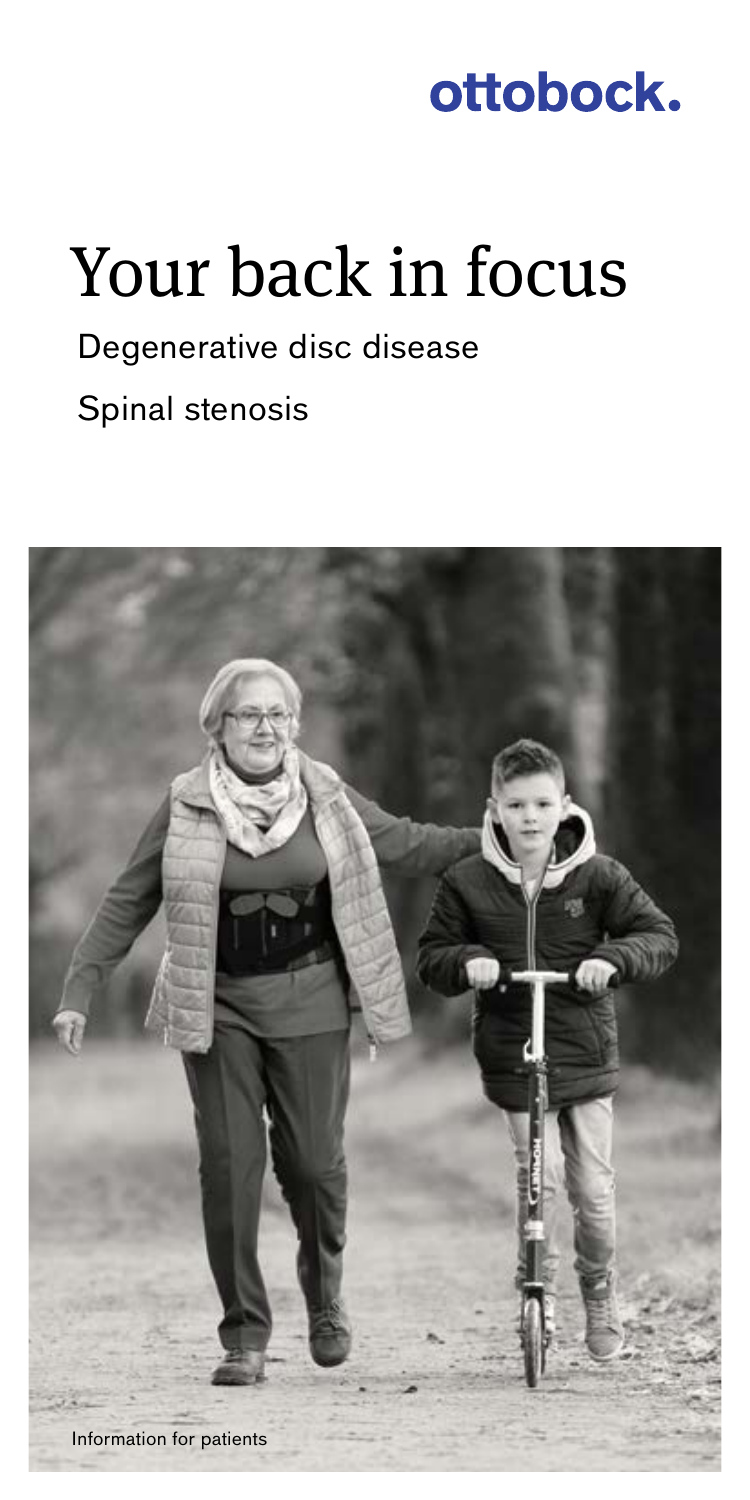# What is degenerative disc disease?



Degenerative disc disease occurs as a result of wear and tear to the cartilage that acts as a "cushion" between the vertebrae. Over time, it becomes thinner and more brittle. If there is a narrowing of the space between the vertebrae, this is referred to as spondylosis. In a herniated disc, the disc bulges (protrusion) or tears and the inner core pushes out (prolapse). And if a disc presses on a nerve or the spinal cord, it can cause a feeling of numbness or weakness, as well as being painful.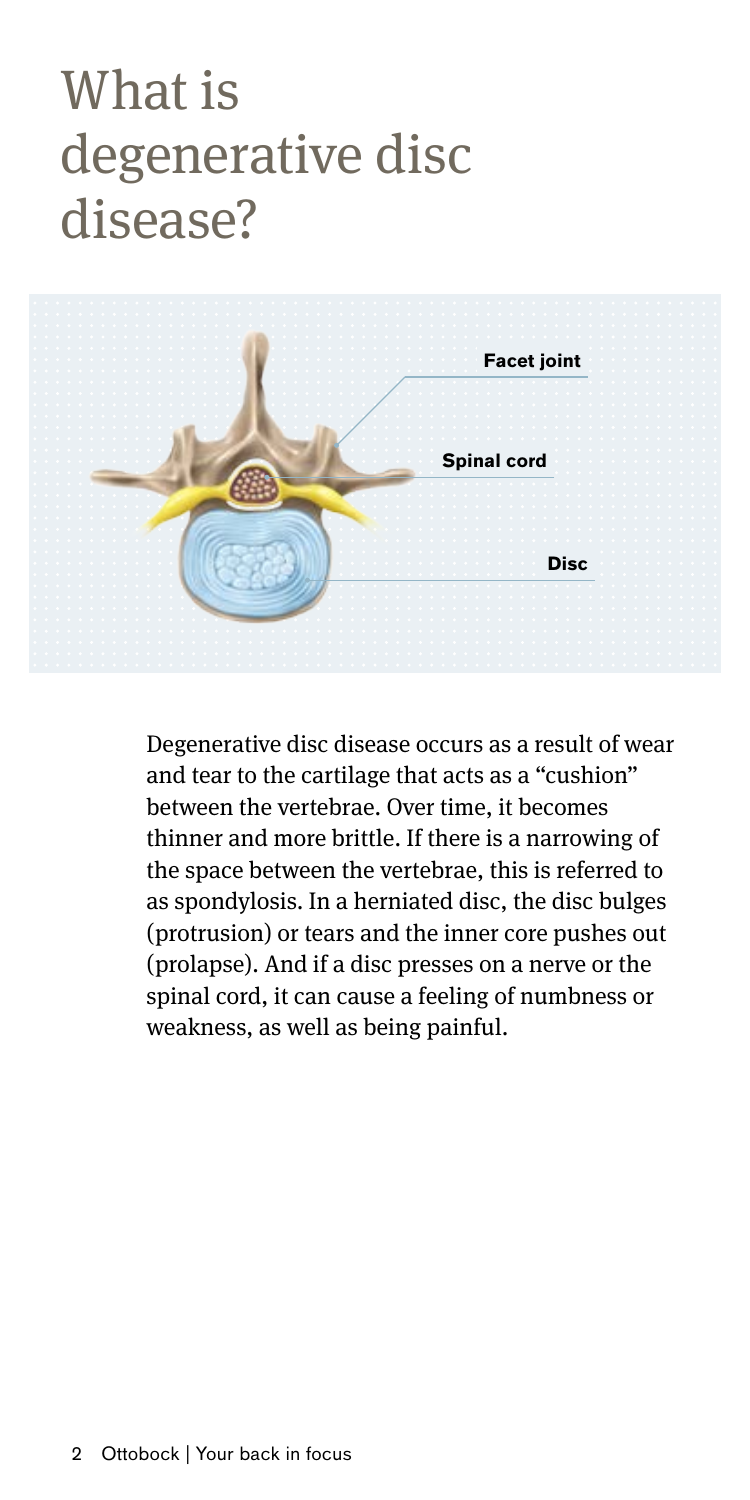## **Causes**

A certain degree of wear and tear of the discs is normal. The following factors can make these conditions worse:

- Genetic predisposition
- Being overweight
- A sedentary lifestyle
- Activities at work: prolonged sitting, lifting or moving heavy objects, bending, twisting, repetitive movements and constant vibrations can all result in damage to the spine.

## **Symptoms**

Disc degeneration does not necessarily cause pain. The following symptoms may occur as a result of damage:

- Pain due to irritation of the weakened discs during movement. If the intervertebral disc bulges outwards, this can make the situation worse.
- Pain following physical activity or sitting for extended periods.
- Painful stabbing, throbbing or burning sensations that radiate into the legs.
- Stiff back
- Numbness or tingling in the limbs

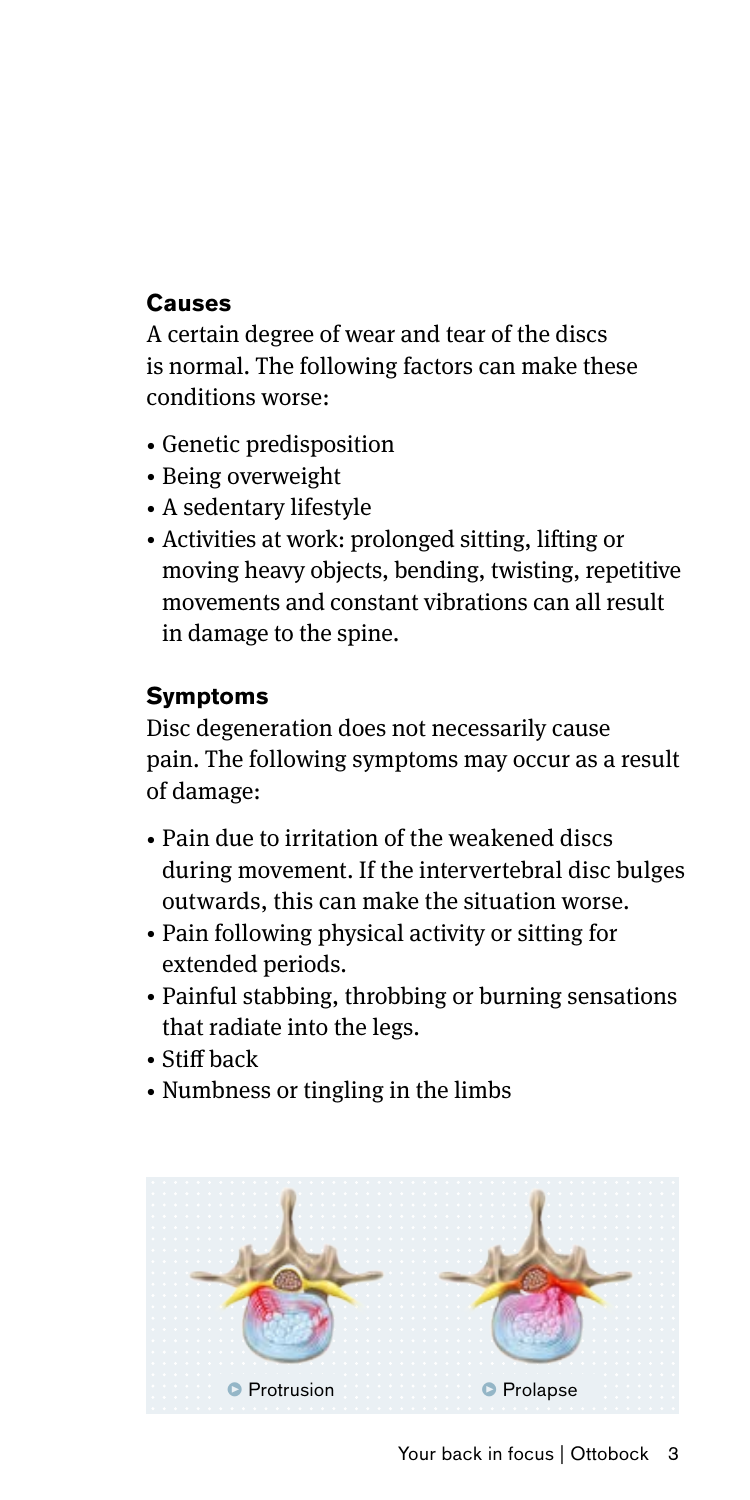

# What is spinal stenosis?

Spinal stenosis refers to a narrowing of the spinal canal, which leads to pressure on the spinal cord and nerves. These changes can cause pain and other symptoms. Stenosis can affect a small or large section of the spinal column. Degenerative changes occur in the spine as a result of the ageing process. The ligaments that support the spinal column become harder and thicker. The bones and joints can become deformed and compress the spinal nerves even further.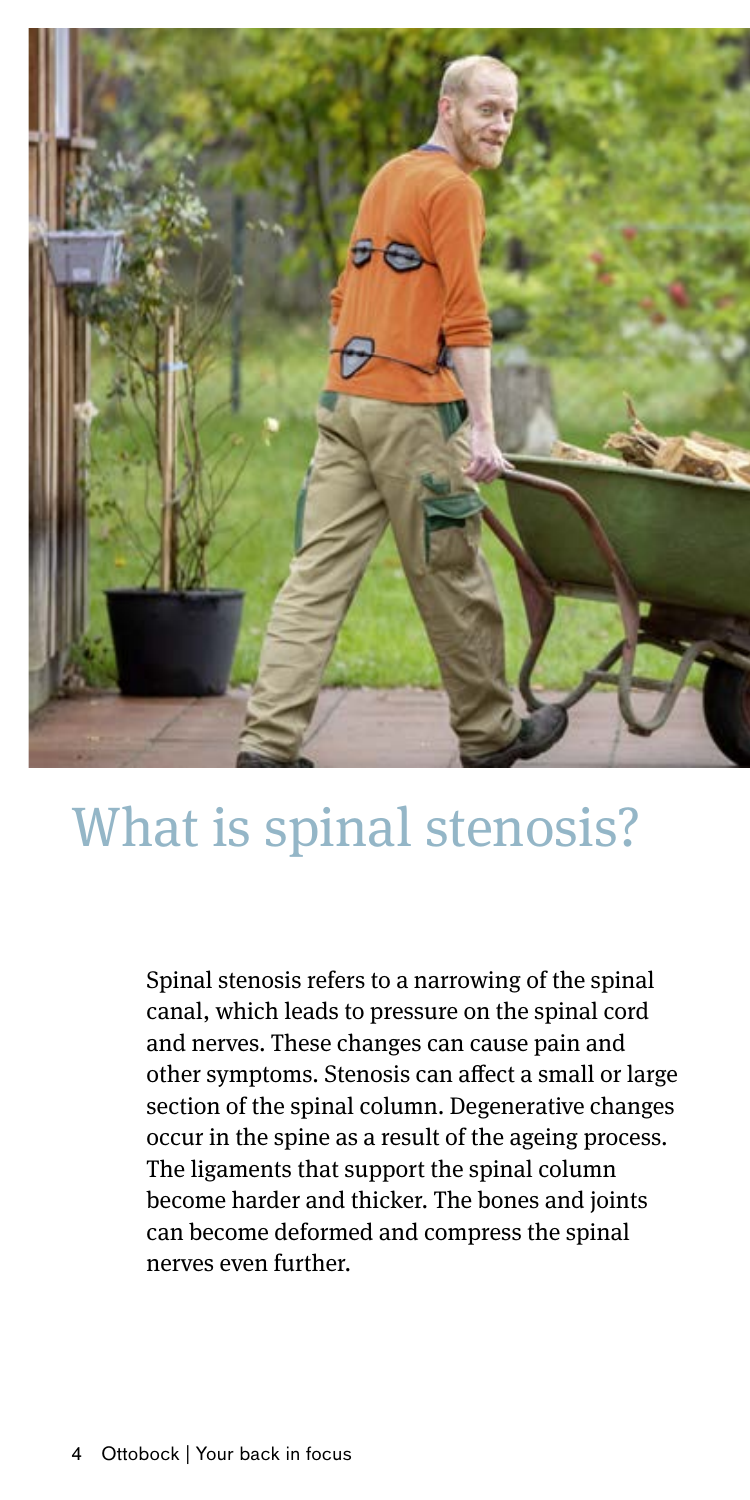

Most people do not experience any symptoms of age-related stenosis until they reach the age of 50 or so. However, individuals with hereditary spinal disease or a spinal injury may experience symptoms earlier.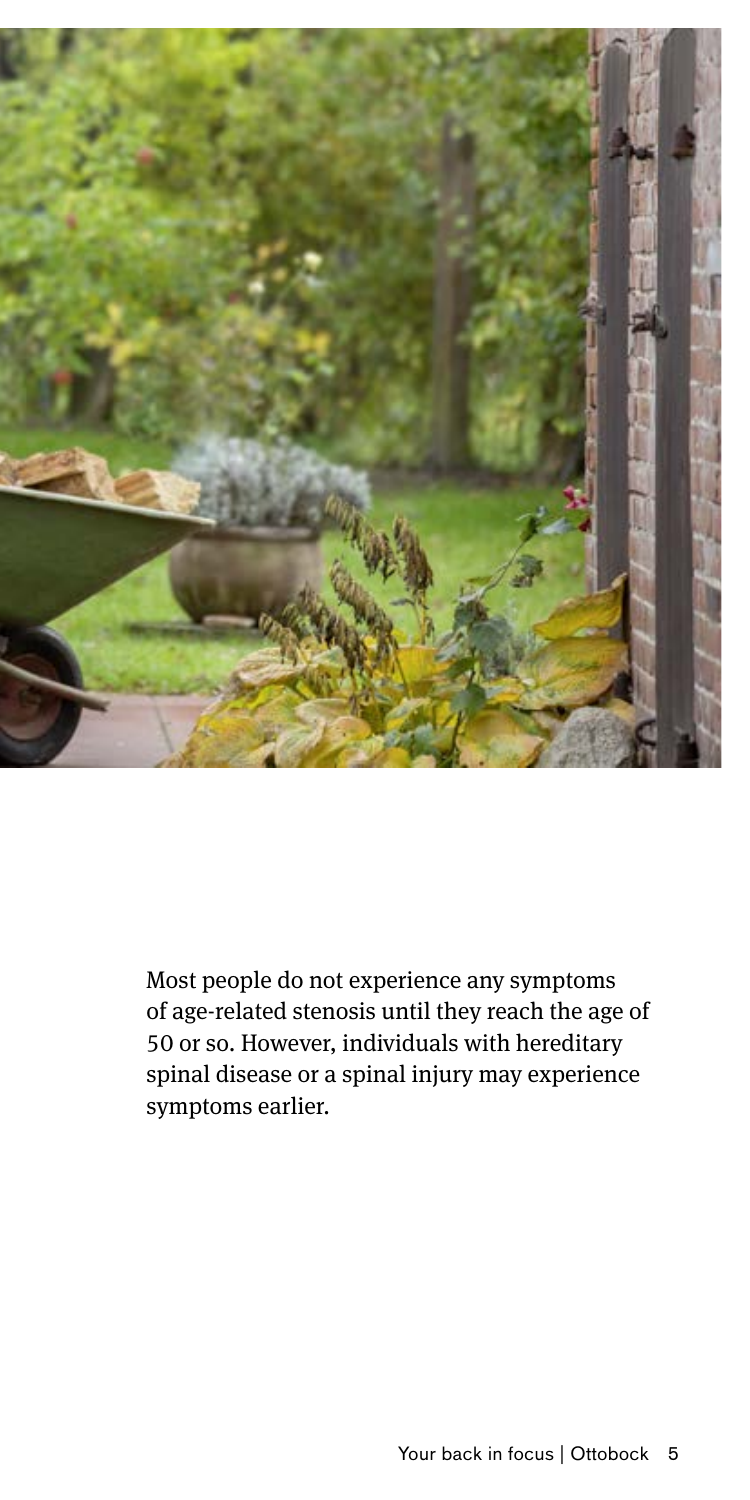## **Causes**

- Osteoarthritis
- Hereditary spinal diseases
- Disc degeneration or rupture (herniated disc)
- Abnormal lateral curvature of the spine (scoliosis)
- Other causes, such as tumours and injuries, diseases (e.g. Paget's disease, which causes bones to become weakened and deformed), calcification of the spine, etc.

## **Symptoms**

Sometimes spinal stenosis does not cause any symptoms at all; sometimes symptoms occur only gradually and then get worse over time. You may experience the following:

- Neck or back pain
- Numbness or weakness, cramps or a painful burning sensation in the arms or legs
- Pain that radiates into the legs (known as sciatica), potentially making it painful to walk longer distances without resting
- In severe cases, problems can occur in the arms and legs or in the bowel and bladder

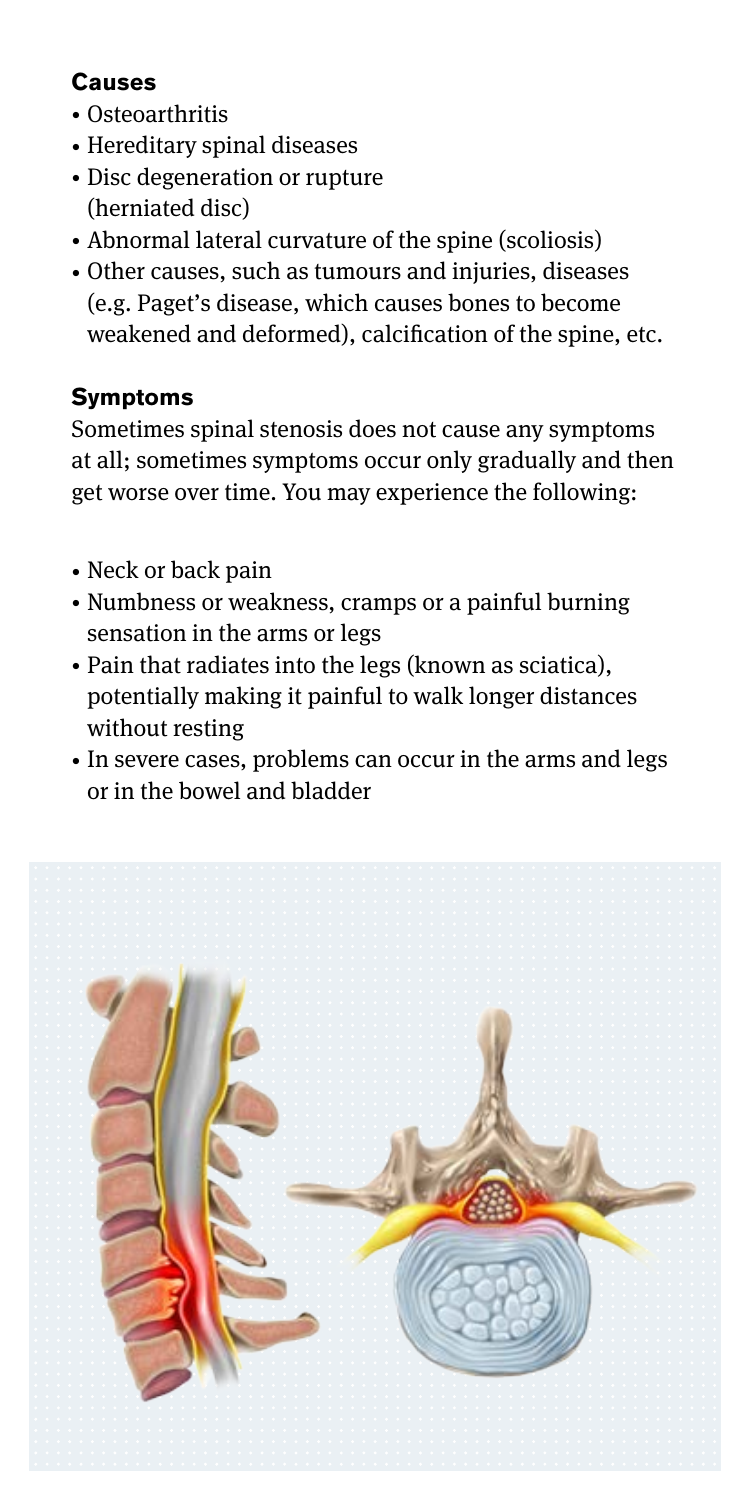# Treatment options

## **What are the treatment options?**

As the disease progresses, a variety of treatment options aim to alleviate symptoms first and foremost and – as far as possible – address the causes as well. These range from manual therapy (physiotherapy), progressing to painkillers, to longerterm solutions such as wearing an orthosis.

Usually, this will relieve pain to start with, but none of these treatment options can reverse the bone defects in the long term. However, innovative developments such as the Dyneva can promote stretching and strengthening of the stressed back muscles, resulting in increased activity.

## **Treatment options in more severe cases**

When standard methods fail to relieve pain, or if additional symptoms occur – such as numbness in the legs, or bowel or bladder problems – your doctor will often recommend surgery.

However, if the symptoms are less severe or you are reluctant to resort to surgery, specialised orthoses can provided targeted support in day-to-day life.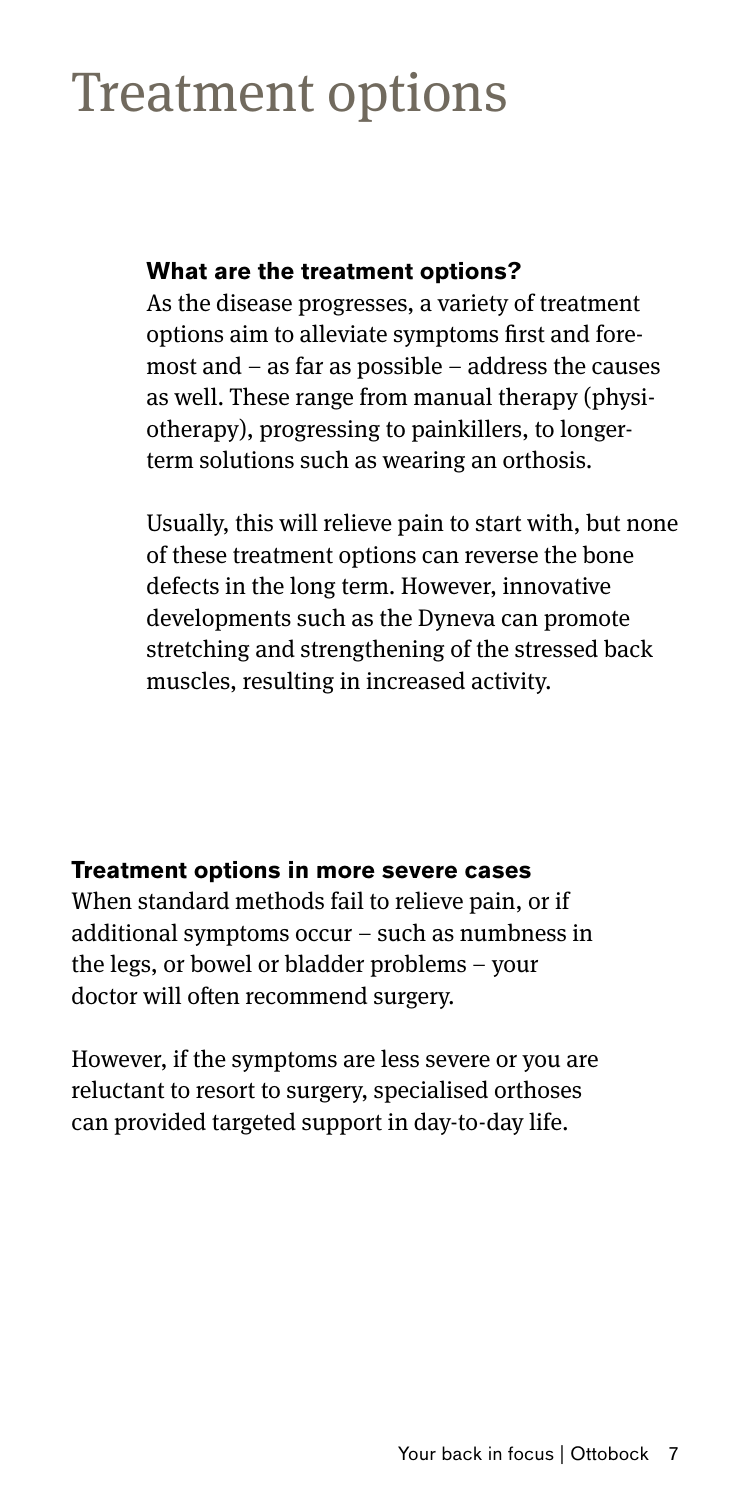# Activation







## Dyneva Art. no. 50R300N

### **Dynamic effect on the back muscles during movement**

The Dyneva has a dynamic effect on the back muscles during movement. It stretches and strengthens them, thus relieving the facet joints. Pain during movement is reduced, and users can walk longer distances and increase their activity levels.

## Dyneva light

Art. no. 50R301N

### **Dynamic effect on back muscles during movement**

The Dyneva light works in the same way as the Dyneva. The slimmer abdominal section is an alternative option for some body shapes.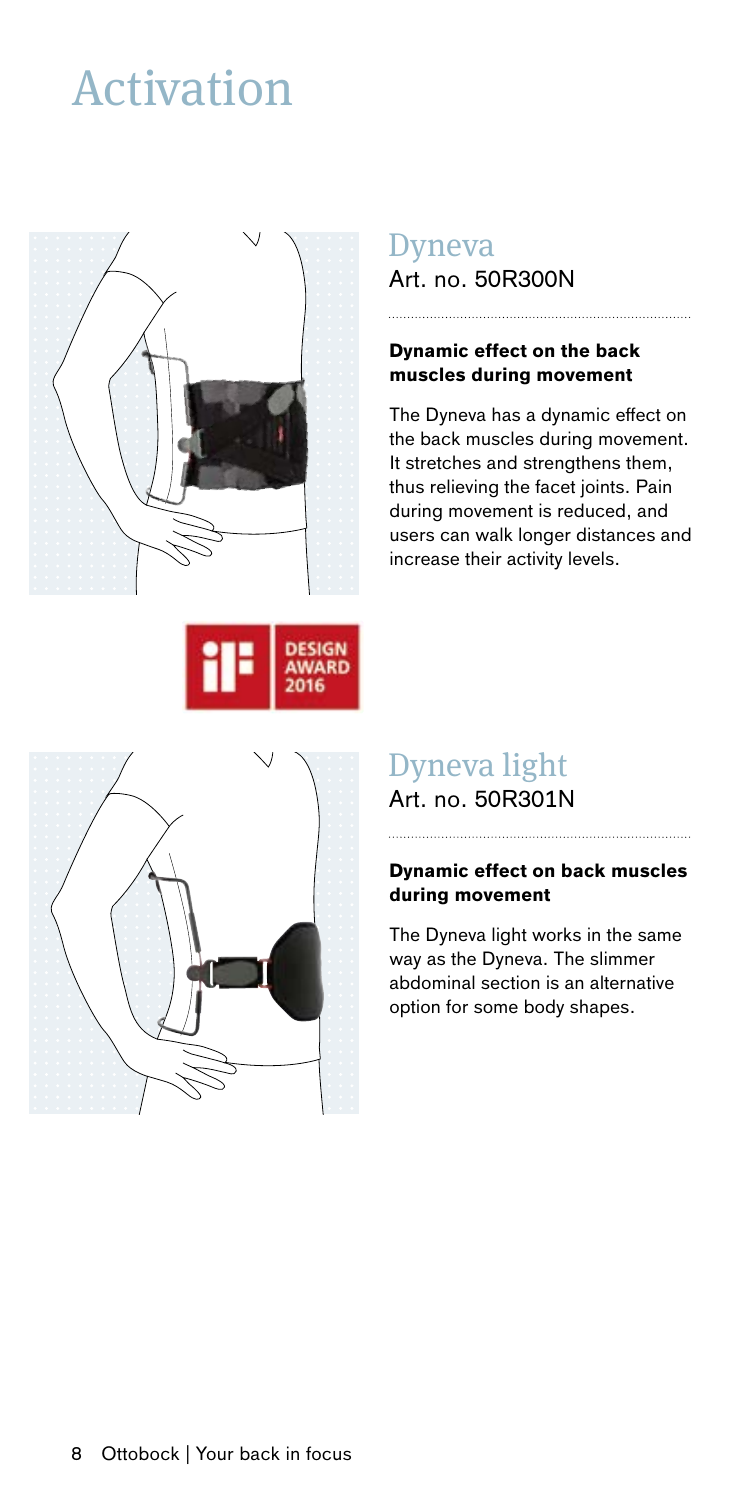### **Notes on the Dyneva**

You should gradually increase the length of time you wear the Dyneva to allow your muscles to become accustomed to the new movement. The brace only works when you're moving, which is why it is not recommended for use during activities while sitting. Suitable activities include walking, riding a bike, going shopping, etc.

After some time, the brace may no longer be required for certain indications. However, it can be worn again at any time if the situation deteriorates again.

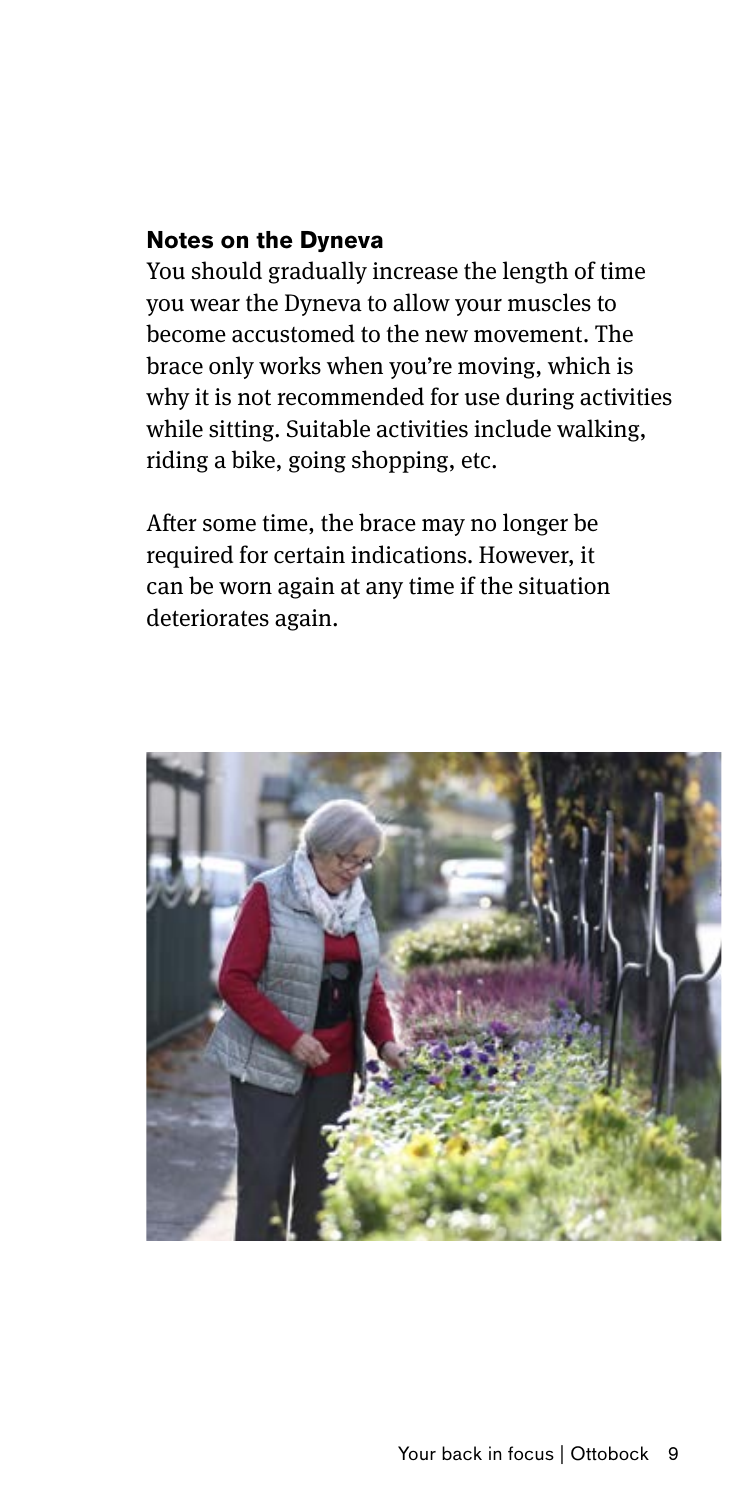# Stabilisation





# Lumbo Tristep

Art. no. 50R30N

### **Stabilises while mobilising**

The brace supports the healing process thanks to the option of removing the stabilising elements in three stages. The patient's movement and mobility increase with every stage. Flexible support elements with new strap pockets and variable strap components ensure an excellent fit – and this is also enhanced by the recently added lateral wedges.

# Smartspine LSO high

## Art. no. 50R232

### **Relieves the lumbar spine**

This brace provides a high degree of stabilisation while relieving pressure on the lumbar spine in cases where pain is acute. As well as providing pain relief, the unique pulley system offers the highest possible level of compression with minimal effort.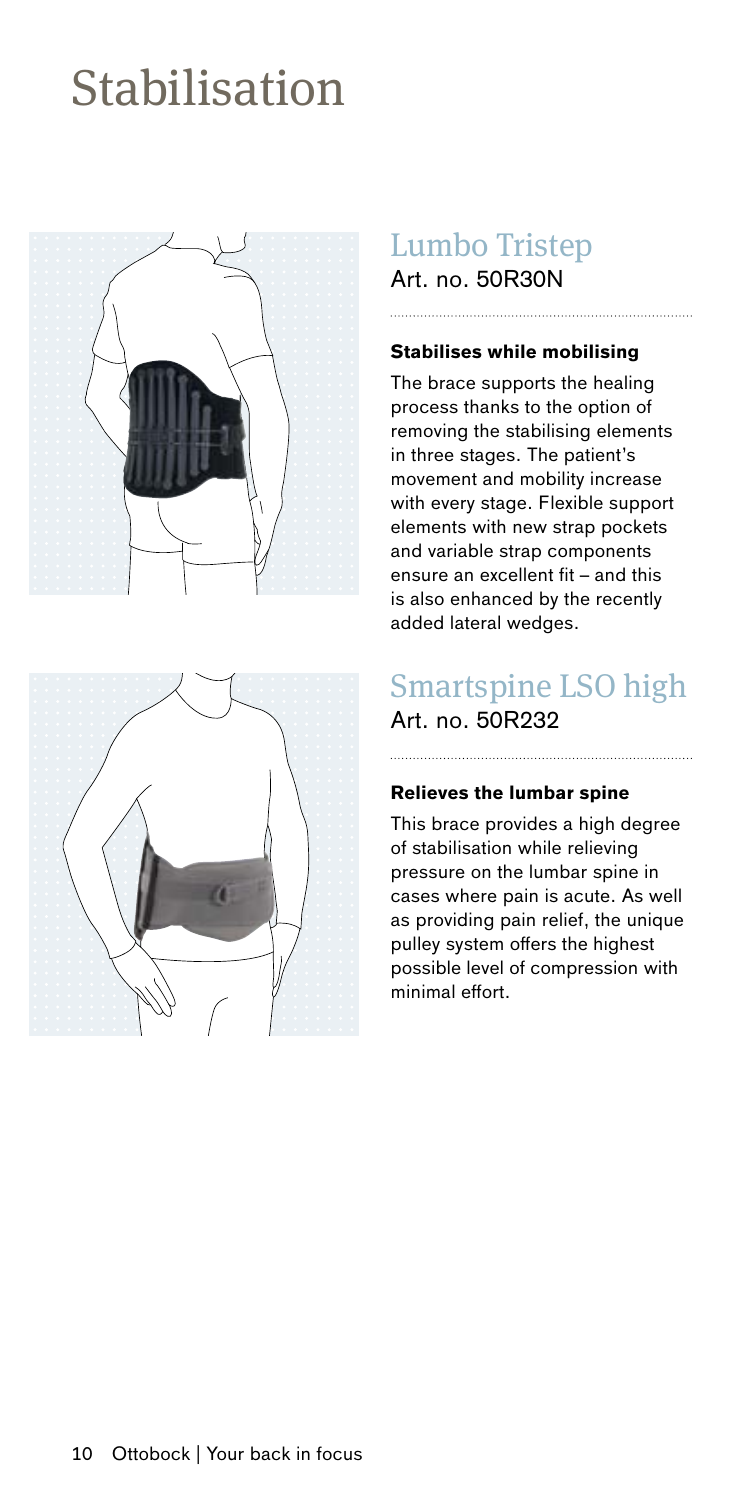

# Lumbo Direxa Stable

Art. no. 50R54

### **High level of stabilisation**

Thanks to its highly effective stabilising properties, the Lumbo Direxa Stable relieves pressure on the lumbar spine without becoming bulky.



 $\begin{minipage}{0.9\linewidth} \begin{tabular}{l} \hline \textbf{1} & \textbf{2} & \textbf{3} & \textbf{4} & \textbf{5} & \textbf{6} & \textbf{6} & \textbf{7} & \textbf{8} & \textbf{9} & \textbf{10} & \textbf{10} & \textbf{10} & \textbf{10} & \textbf{10} & \textbf{10} & \textbf{10} & \textbf{10} & \textbf{10} & \textbf{10} & \textbf{10} & \textbf{10} & \textbf{10} & \textbf{10} & \textbf{10} & \textbf{10$ . . . . . . . . . . . . . Your specialist dealer will be happy to help you choose the right brace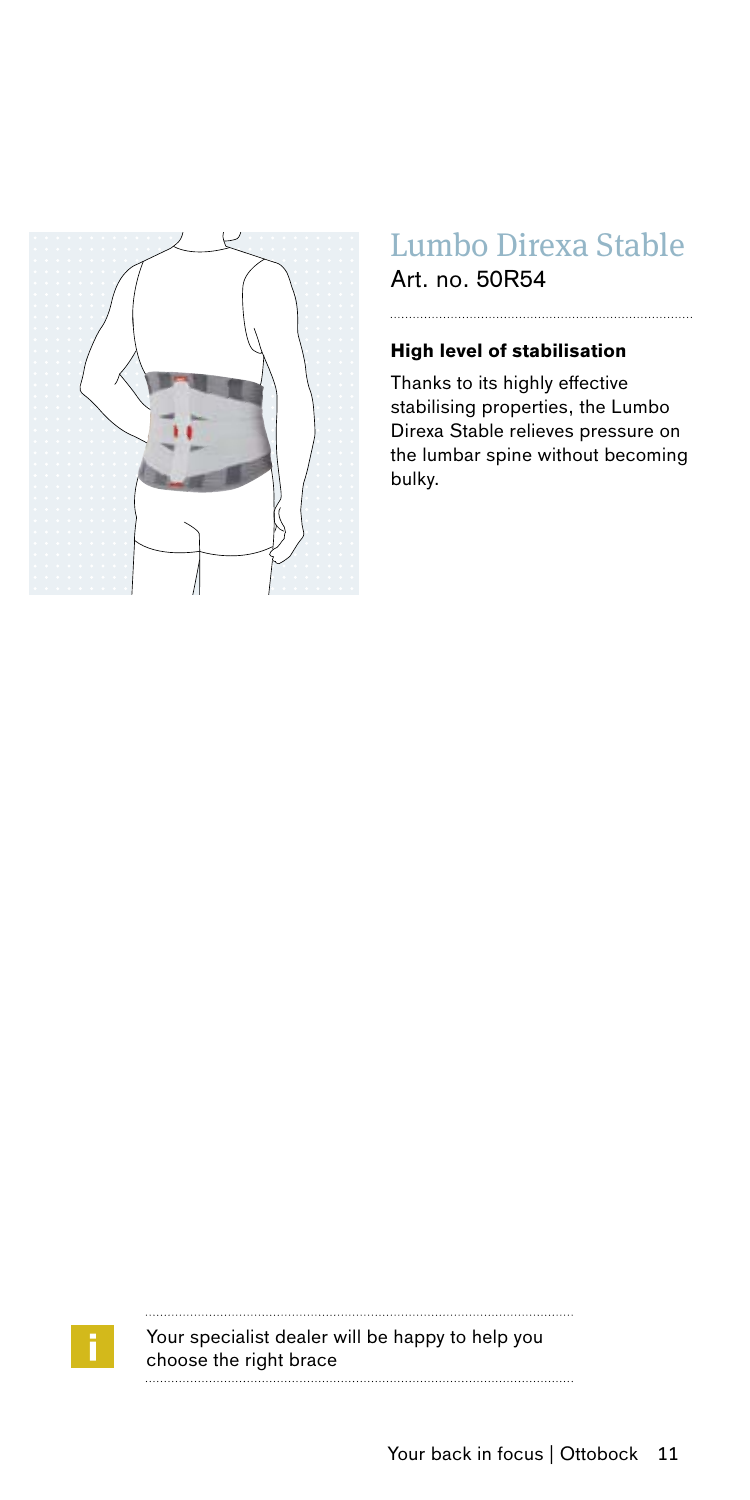# Exercises you can do at home

Your doctor will prescribe a treatment plan to suit your particular back problem. You can also strengthen your back by supplementing this treatment with the following exercises, which you can do at home after consulting with your doctor.

Remember to breathe regularly and evenly during each exercise. Avoid holding your breath. Stop immediately if any movement causes pain. Some of the exercises are designed to strengthen your abdominal muscles, as strong abdominal muscles are always a prerequisite to a strong back. Just 5–10 minutes of exercise every day can have a positive effect on your musculoskeletal system. Enjoy the workout – it won't be long before you notice the results!

### **Principles of training:**

- Do these exercises only after consulting your doctor or physical therapist.
- Integrate the exercises into your daily routine.
- Observe the recommended time limits.
- None of the exercises should cause pain or other problems.
- If anything is unclear, ask your doctor or physiotherapist.
- 



#### **Exercise 1: Bending exercise**

Lie on your back and draw both knees up towards your abdomen. With your hands holding your thighs behind the knees, pull your knees as far as possible towards your chin.

Hold this position for around 15 seconds and then return to your starting position. Take a short break, then repeat this exercise three times.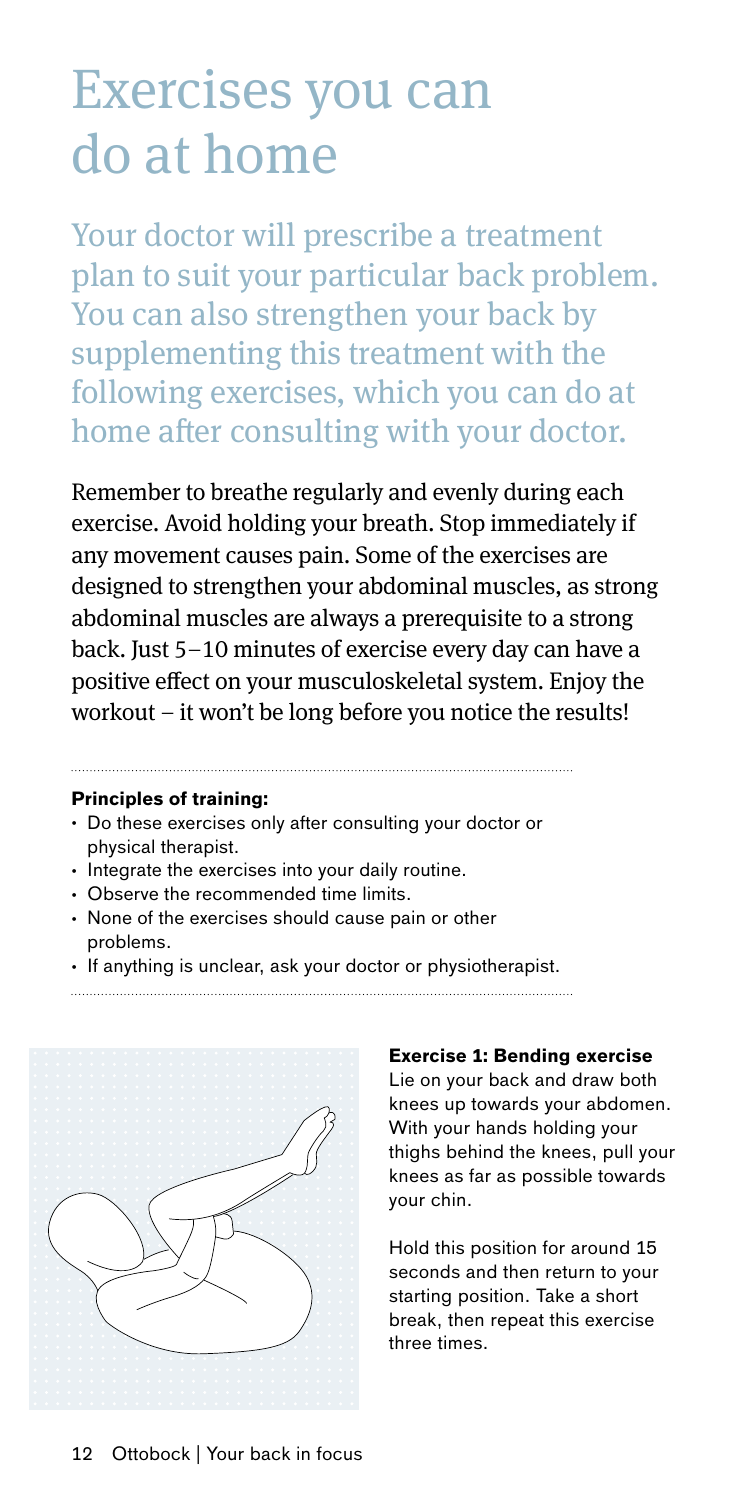

#### **Exercise 2: Bending exercise**

Lie on your back and place your legs on a chair or stool with your knees at a right angle. Make sure your knees are not touching. Lift your head and shoulders slightly off the floor and press both hands against your thighs for around five seconds. Don't forget to keep breathing regularly and evenly despite the effort this requires. Briefly lower your head and shoulders to the floor. Repeat this exercise 10 times.



### **Exercise 3: Strengthening your abdominal muscles**

Lie on your back and place your legs on a chair or stool with your knees at a right angle. Rest your arms on the floor to the sides of your body. Breathe in, drawing in your navel and pressing your lower back to the floor. Now breathe out and lift your head and rib cage so that your shoulder blades are off the floor and your arms are lifted. Breathe in and hold this position for a few seconds. Then, while breathing out, roll your upper body down, vertebra by vertebra.



### **Exercise 4: Relaxing and stretching your back muscles**

Sit on a stool with

your knees slightly apart. Now draw your navel in, curving your back and slowly bending forward until your forehead touches your knees. Now bring your arms forwards, placing them lightly on your feet, and feel the stretch. Breathe in and out deeply six times. Finally, roll your upper body up, vertebra by vertebra, until you are sitting upright.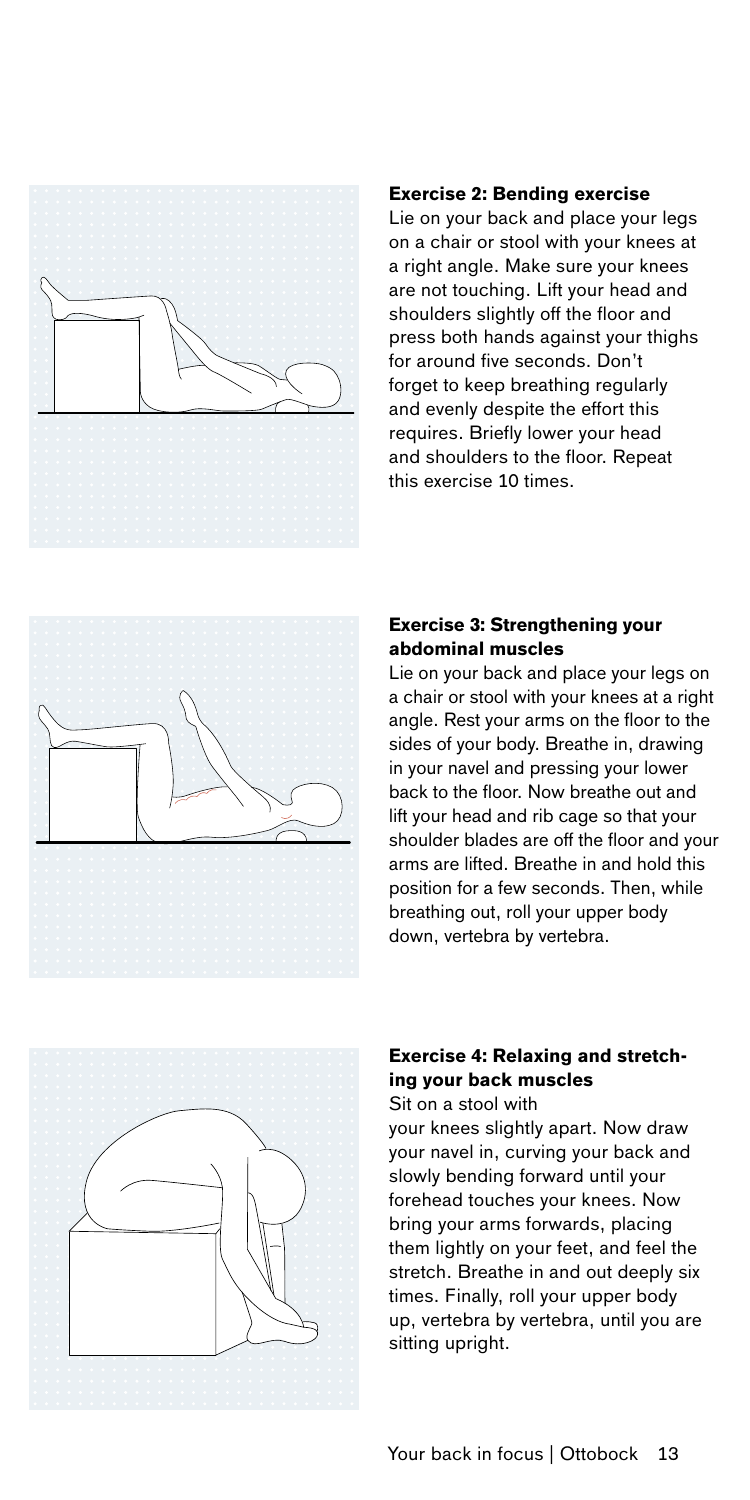

### **Exercise 5: Relaxing and stretching your back muscles**

Kneel down and sit on your heels with your knees slightly apart. Now draw your navel in, lean and bend forwards slowly until your forehead touches the mat. Now bring your arms forwards and feel the stretch. Breathe in and out deeply six times. Finally, roll your upper body up, vertebra by vertebra, until you are in an upright sitting position.



### **Exercise 6: Strengthening your muscles**

Lie on your back and put your feet flat on the floor, shoulder-width apart, bending your knees as you do so. Now slowly raise your hips so your back is lifted away from the floor. Tighten your abdominal and gluteal muscles so that your back is straight. Hold this position for 15 seconds. Repeat the exercise three times.



### **Exercise 7: Strengthening your straight abdominal muscles**

For this exercise, lie on your back again. Bend your knees and place both feet flat on the floor. Gently raise your head and shoulders. Now press your hands against your thighs and maintain this position for 15 seconds. Try to press your navel into the floor. Repeat this exercise three times.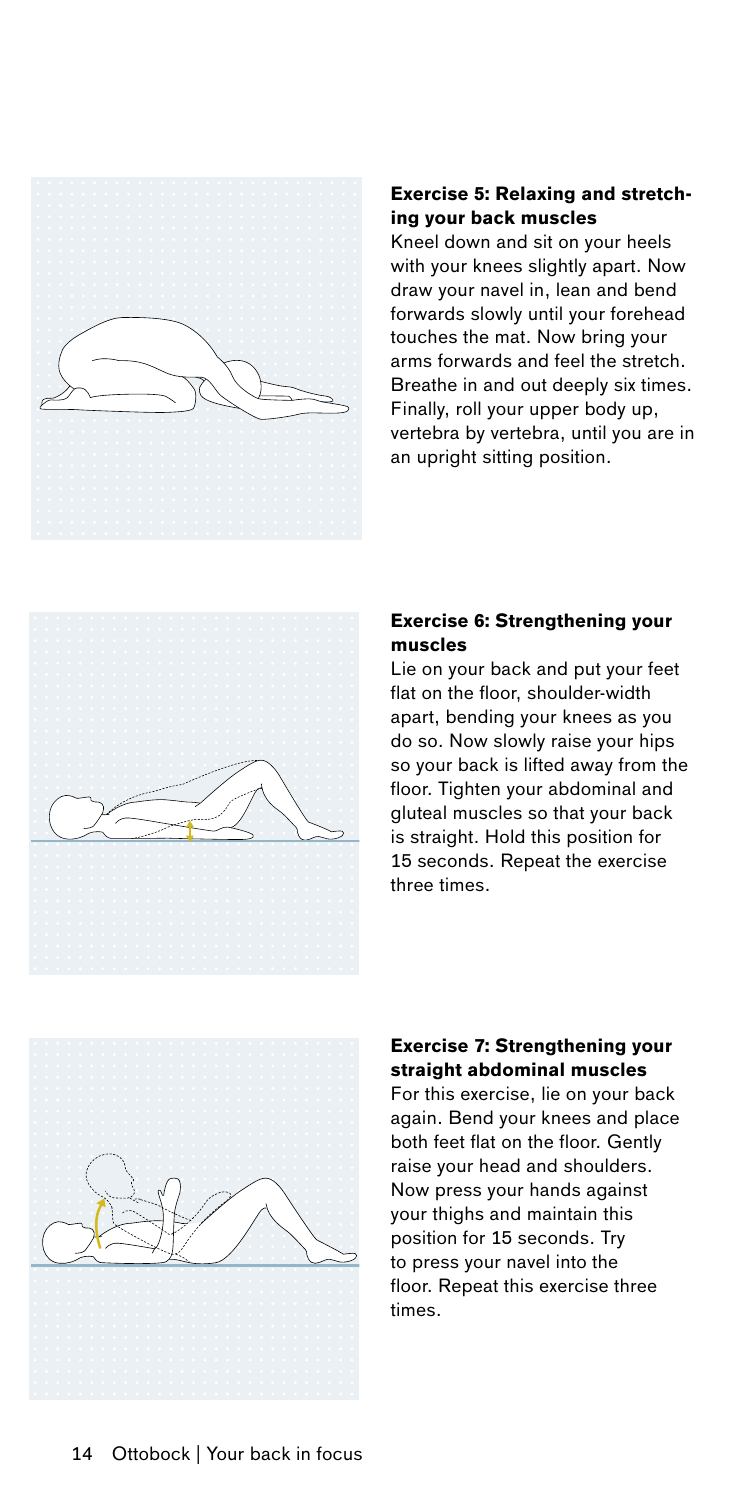

### **Exercise 8: Strengthening your transverse abdominal muscles**

Lying on your back, raise your knees and put your feet flat on the floor. Lift your head and shoulders. Touch your right knee with your left hand. Hold this position for 10 seconds. Now relax and touch your left knee with your right hand. Again, hold this position for 10 seconds. Repeat the .<br>exercise three times



### **Exercise 9: Strengthening your back and gluteal muscles**

Get down on all fours. Extend your left leg out behind you, flexing your toes as you do so. Now raise and extend your right arm forward. Hold your arm, head, and leg parallel to the floor with your back straight. Hold this position for 10 seconds and then repeat the exercise with your right leg and left arm. Extend your right leg behind you and lift your left arm. Repeat the exercise three times.



### **Exercise 10: Flexing your spine and stretching the back muscles**

Get down on all fours. Put your head on your chest and arch your back like a cat. Hold this position for 5 to 10 seconds. Raise your head again and hold it as an extension of the spine. Now press your spine down so that you have a hollow back. Once again, hold this position for 5 to 10 seconds. Repeat this exercise three times.